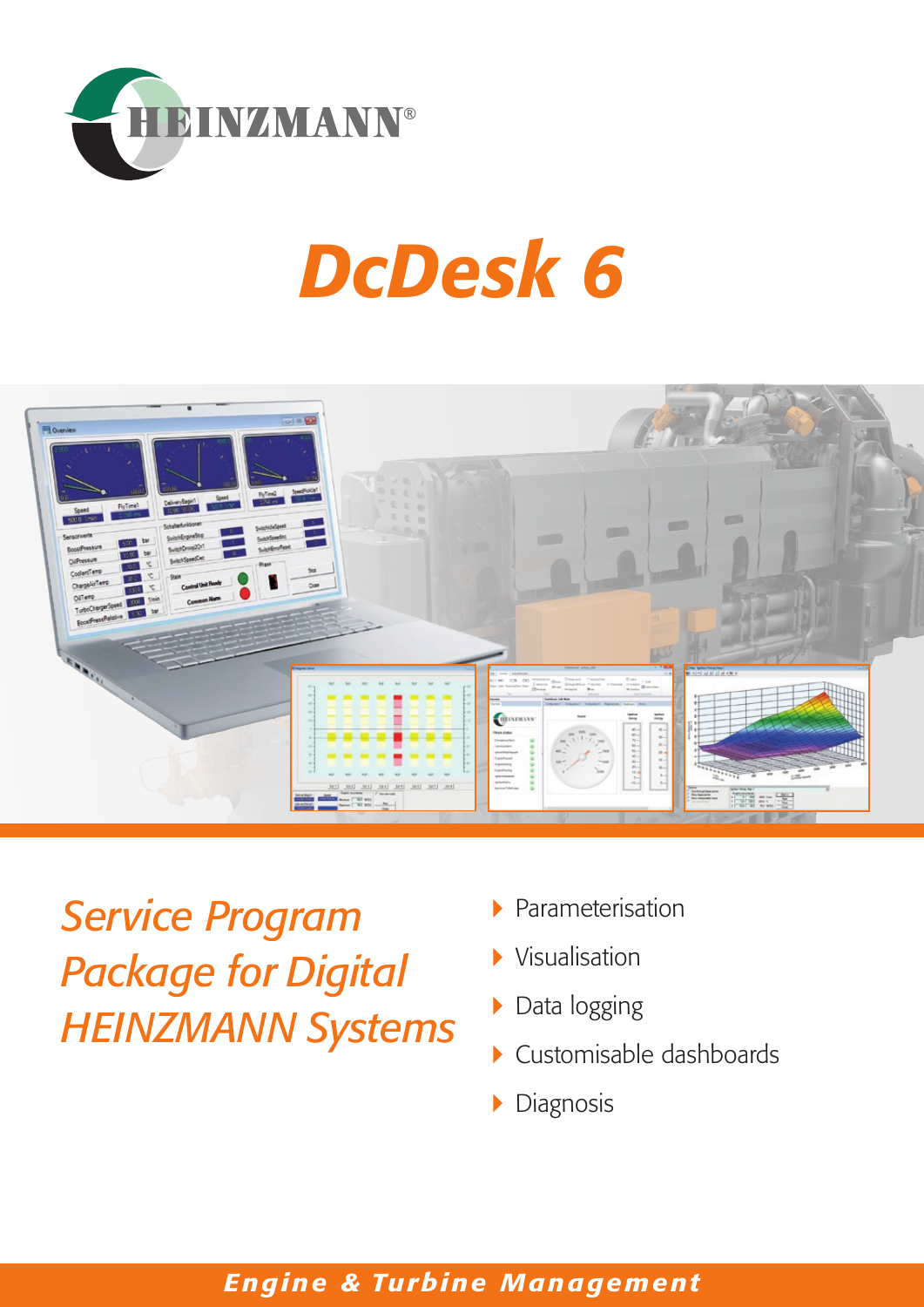# *DcDesk 6*

## *Configuration software*

The HEINZMANN PC program DcDesk 6 can be used with any of the digital HEINZMANN systems, such as speed governors, engine monitoring units, electronic fuel injection, generator sets and electric drives controls, to adjust and view operational data. It offers a number of numerical and graphical features required for testing, configuration, commissioning and servicing.

Extensive functionality for recording of operational data enables logging of specific service conditions for their further analysis, processing and reporting.

Using DcDesk 6, the parameters of any connected device may be adjusted and online response of systems may be observed. It is also possible to adjust parameters with the device disconnected and to load the data set into the device later on.

Each DcDesk 6 user can create own dashboards for various HEINZMANN controls best suit to specific application demand or to use preconfigured ones.



Parameterisation of digital HEINZMANN systems.

## *Selection, measurement, parameter*

## *Overview*



*Characteristic map*



Programming characteristic maps using 3D representation, e.g. characteristic map of injection duration for magnetic valve systems, PID map, characteristic map of injection pump.

*Characteristic*

| 80.0            |  |
|-----------------|--|
| ma-             |  |
| 40.0            |  |
| 36.5            |  |
| 20.0            |  |
| $10.0 -$        |  |
|                 |  |
| 40 <sup>1</sup> |  |
|                 |  |
|                 |  |

Programming curves, e.g. speed dependent fuel limitation, boost pressure dependent fuel limitation, oil pressure monitoring.

## *Magnetic valves*



Visualisation of injection timing and injection duration for solenoid actuated injectors and valves.

## *Dashboard*



Comprehensive toolbox for creation of customer and system specific user interfaces.

## *Curve versus time*



Representation of measured values vs. time. Up to 20 measurements may be displayed simultaneously.

Overview on principle measured values and switch positions.

## *FEATURES*

Selection of most valuable DcDesk 6 functions.

## *DcDesk 6 Benefits*

- *Graphical representation of up to 20 measured values in relation to time*
- *Graphical representation of 19 measured values in relation to a X one*
- *Event triggered data logging, and long term recording of operational data (endless record, circular buffer)*
- *Customisable dashboards, parameter groups, characteristic maps & curve selections*
- *Detailed overview of the operational and diagnostic parameters solenoid actuated injectors and valves*
- *Ideal for detailed diagnostics of all HEINZMANN control units*